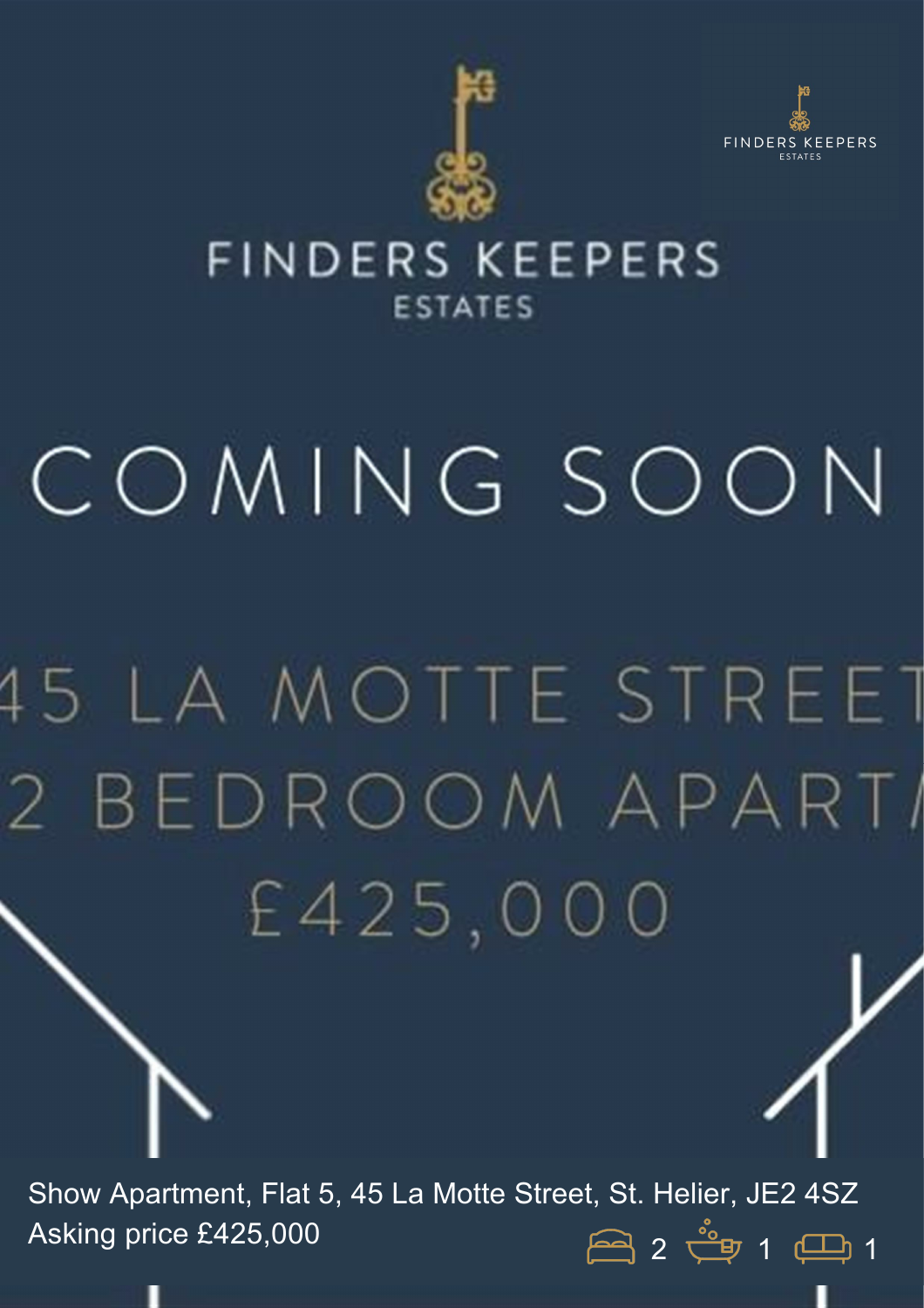Sole Agents - Finders Keepers Estates are proud to present these new contemporary purpose built apartments to market as Sole Agents. Set within a more quaint development of only eight apartments they would make an ideal investment or first step on to the property ladder. These two bedroom apartments are situated over three floors, complete with additional secure storage, landscaped roof gardens and are located a short walk from the heart of St Helier. Each apartment comprises of an open plan living area with a fully fitted quality kitchen, two double bedrooms, house bathroom and storage cupboards. For more information contact us on 01534 635601 or email info@finderskeepers.je. Our showroom apartment is now open and available to view.

- New Town Development First Floor Apartment
	- Bathroom
- Communal Roof Garden Lift Access With Storage
- 
- Two Double Bedrooms & Open Plan Living Room
	-